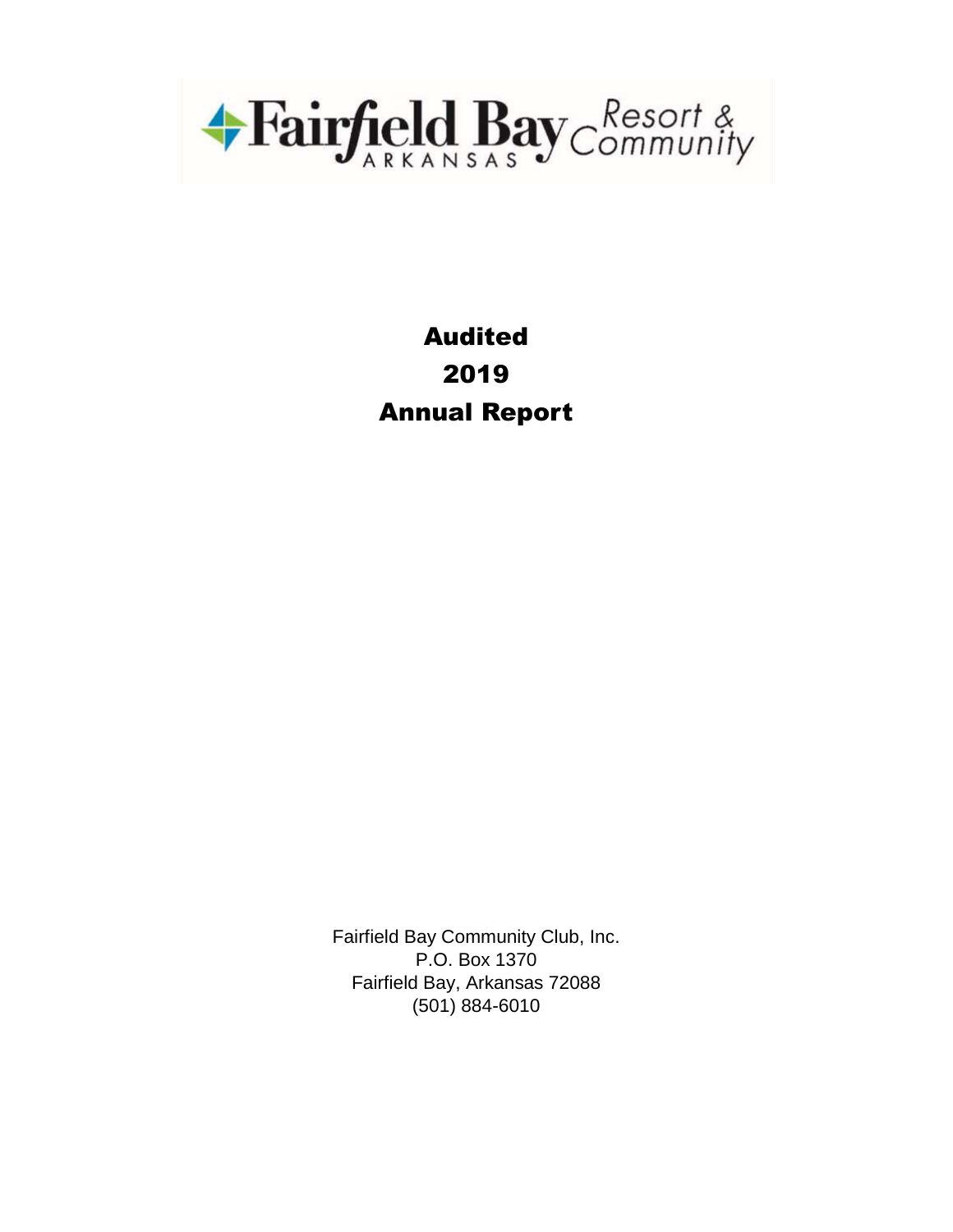### **A MESSAGE FROM THE BOARD COMMUNITY CLUB HIGHLIGHTS 2019**

Enclosed is your notice of the annual meeting of the Fairfield Bay Resort and Community. It is to be held on Thursday, July 16, 2020 at the Lion's Club Building. If you are a member in good standing, a ballot is also enclosed with the names and resumes of the four candidates running for the three positions open on the Board of Directors.

#### **Understanding Your Dues and Fees**

It is very important that the Resort members understand how the monthly payments that they make to the resort are used. Some members in the community misunderstand the monthly payments they make to the Resort by referring to their entire payment as their Resort "dues". However, these monthly payments include not only their monthly Resort dues but also home owner fee's for sewer, garbage pickup and road improvements, all of which are collected in one manner or another in every city. The current Resort dues are \$40.00/month and have not have increased in over 7 years, despite inflationary increases in the resort operating costs. For those homes connected to the Resort sewer system, the monthly sewer fee is \$49.00. The sewer fee has only increased by \$3.00 over the last 8 years. The garbage collection fee is \$13.00 /month and was increased by \$1.00/month in each of the last 3 years. The resort also collects a monthly Road Improvement fee of \$8.00. The Road Improvement fee was increased by \$2.00 last year with \$1.00 of that increase being used to pay on the loan for the repair of the West Cliff dike. The Road fee had been \$6.00 the previous 5 years.

#### **Resort Operations**

Each year brings new challenges and opportunities to the Board as we work to maintain and improve Resort operations and our financial position. Both the Resort General Manager and Chief Financial Officer moved on in mid-2019. The General Manager position was filled by Mr. Tommy Hoffman, a former Chief Financial Officer for the Resort. Mr. Mike Penrod, a Certified Public Accountant, is our new Chief Financial Officer. Both have done an outstanding job working late hours and weekends to keep the Resort working efficiently during the transition period and the special circumstances presented by the Covid-19 pandemic.

Perhaps one of the most beneficial accomplishments for the Resort Board and Resort members has been to enhance the transparency of the Boards' discussions and its outreach to members for input prior to making decisions on many topics. In an effort to allow more members to attend and participate, once each quarter the Resort Board monthly meeting is scheduled to meet later in the day.

Here are just a few of the accomplishments and changes in the past operational year:

- We repurposed the Lions Club building into a multipurpose facility serving not only the Lions Club but also the Chamber of Commerce, the Resort Recreation Department children's programs and the local Artist group.
- We addressed the increasing losses of the Lake Area Weekly Newspaper by enhancing and promoting the online version of the newspaper, as well as, improving the quality of the newspaper print edition.
- We improved the Bowling Alley with a lane cleaner, oiling machine and automatic scoring machines.
- A self-insurance grinder pump program was implemented and will be funded entirely by the home owners with grinder pumps.
- A new Golf marketing program and membership fee structure was implemented.
- We entered into an agreement with H2O Sportz and Marine to open a boat dealership and repair facility near the marina. The agreement includes a lease agreement that will provide our marina with new rental boats annually. Much improved boat maintenance facilities will be a result as well.
- The Resort Board continues to work with two private housing developers on creating very desirable lake front and lake view lots for construction on new homes.

#### **2020 Challenges**

At the time of writing this annual report in early April, there is much uncertainty on the impact the COVID-19 virus will have on both our individual members health and the financial health of the Resort.

Much of the infrastructure in Fairfield Bay was installed over 50 years ago and is in need of substantial replacement or major repair. The very low density of homes in Fairfield Bay also contributes to the cost of our replacing and maintaining our sewers, sewer treatment plants, sewer lift stations and our roads. The projects and costs associated with infrastructure issues will be addressed in the upcoming 5 year plan.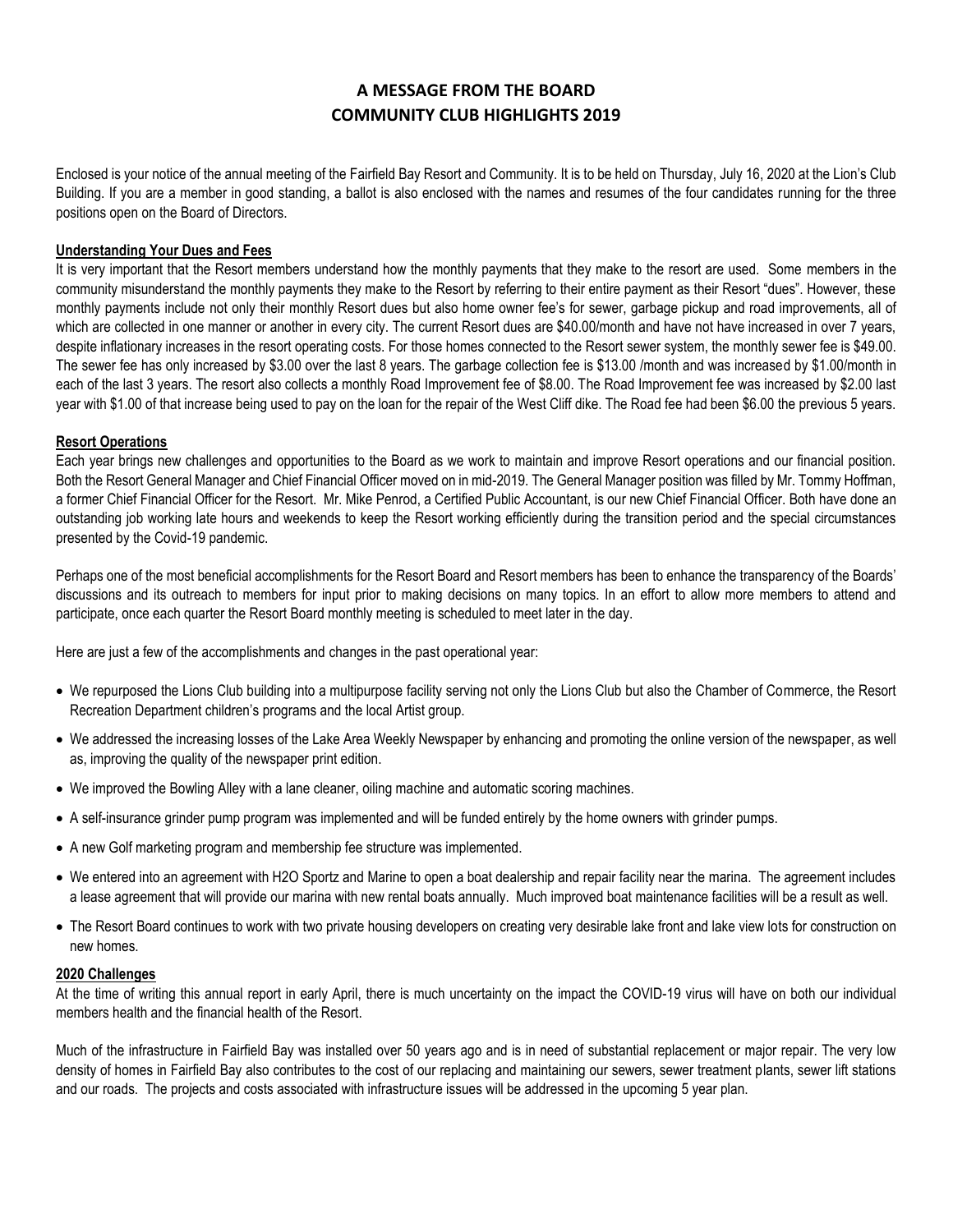The Marina is of the age where it could need replacement in the near future. The Styrofoam type material used to keep the Marina floating is also very old and will not likely support the Marina building for many more years.

An ongoing challenge is the increase in the number of lots for which dues are not being paid.

#### **2020 Opportunities**

There will be many opportunities to enhance the quality of life for our members and visitors. Similarly, there will be opportunities to enhance revenue collected at our amenities. For example, the demand remains high for those wishing to dock their boats at our Marina. As such, additional boat slips will be added in 2020 which will increase Marina revenues.

A Five Year Plan is being prepared which identifies funding priorities not only for infrastructure improvements and replacement but for initiatives which will position our community to grow.

Our Resort members can stay abreast of all the happenings in the Bay at any of the following websites: Member's forum, [www.facebook.com/groups/204128932992652/](file://///10.0.1.13/Shared/Accounting/ANNUAL%20REPORT/2019%202018/www.facebook.com/groups/204128932992652/) [www.fairfieldbaynews.com](http://www.fairfieldbaynews.com/) [www.visitfairfieldbay.com](http://www.visitfairfieldbay.com/) 

> Tom Welch, President • Bill Fisher, Vice President David Byard, Secretary • Ernie Campbell, Treasurer Directors: Shelley Dent, Doug Forsman, Nancy Mueller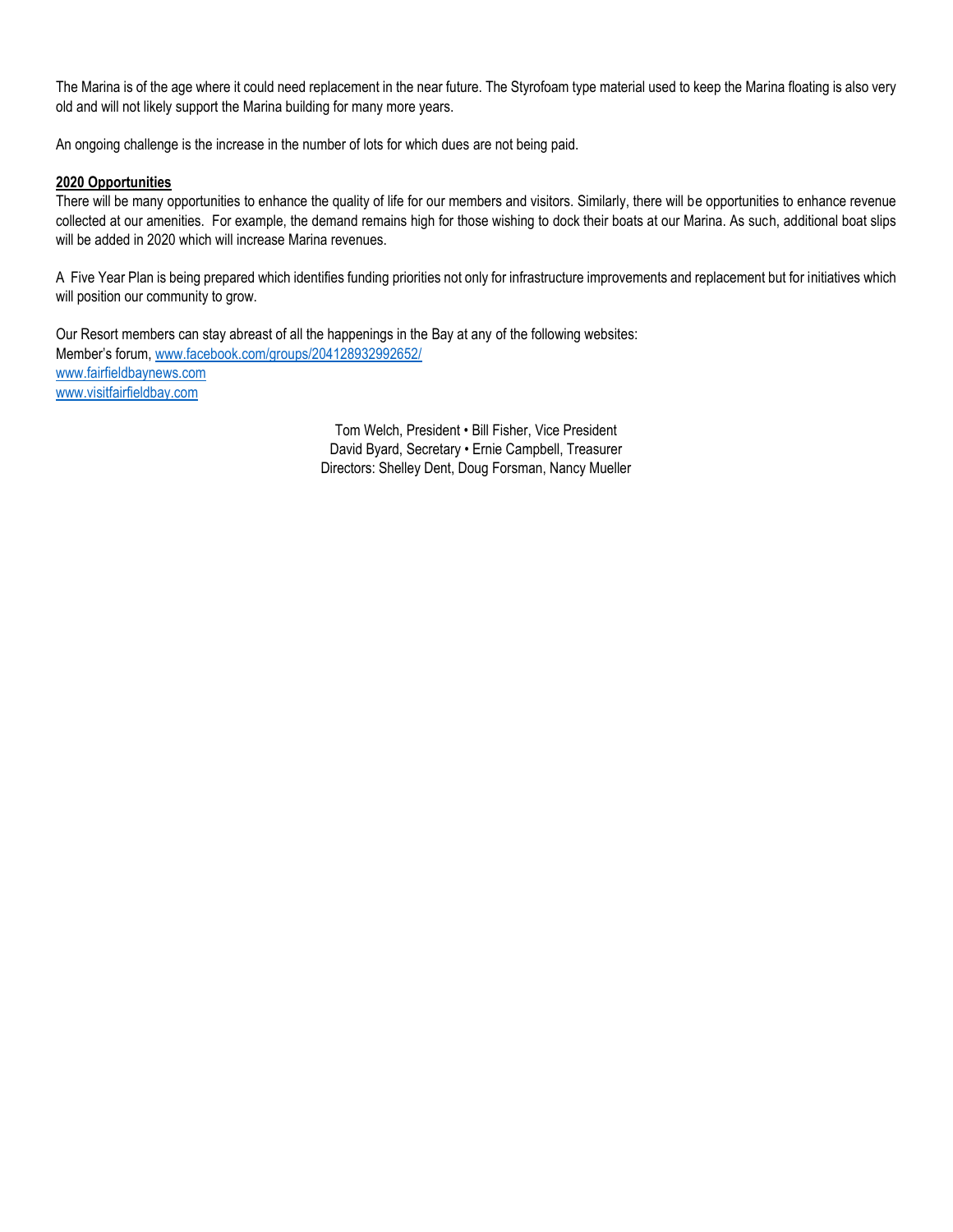# **FAIRFIELD BAY COMMUNITY CLUB, INC.**

#### AUDITED CONSOLIDATED BALANCE SHEETS

December 31, 2019 and 2018

|                                              | 2019            | 2018            |
|----------------------------------------------|-----------------|-----------------|
| <b>ASSETS</b>                                |                 |                 |
| <b>Current Assets</b>                        |                 |                 |
| Cash                                         | \$<br>226,268   | \$<br>323,286   |
| Accounts receivable, net                     | 336,074         | 313,019         |
| Inventory                                    | 197,680         | 200,238         |
| Prepaid expenses                             | 133,661         | 148,061         |
| <b>Total Current Assets</b>                  | 893,683         | 984,604         |
| <b>Other Assets</b>                          |                 |                 |
| Real estate acquired through foreclosure,    |                 |                 |
| net                                          | 592,625         | 594,984         |
| Property, plant and equipment, net           | 6,720,014       | 6,757,904       |
| Goodwill, net                                | 110,124         | 128,052         |
| Other assets                                 | 990             | 990             |
| <b>Total Other Assets</b>                    | 7,423,753       | 7,481,930       |
| <b>TOTAL ASSETS</b>                          | \$<br>8,317,436 | \$<br>8,466,534 |
| <b>LIABILITIES AND MEMBERS' EQUITY</b>       |                 |                 |
| <b>Current Liabilities</b>                   |                 |                 |
| Accounts payable                             | \$<br>145,112   | \$<br>47,626    |
| Accrued expenses and other liabilities       | 295,117         | 267,247         |
| Note payable                                 | 1,141,453       | 1,214,085       |
| Current portion of capital lease obligations | 34,794          | 39,565          |
| Current maturities of long-term debt         | 203,445         | 222,988         |
| Deferred revenue                             | 302,696         | 264,340         |
| <b>Total Current Liabilities</b>             | 2,122,617       | 2,055,851       |
| Long-term Liabilities                        |                 |                 |
| Deferred income taxes                        | 380,933         | 365,848         |
| Long-term portion of capital lease           |                 |                 |
| obligations,                                 |                 |                 |
| less current maturities                      |                 | 38,582          |
| Long-term debt, less current maturities      | 677,080         | 700,124         |
| <b>Total Long-term Liabilities</b>           | 1,058,013       | 1,104,554       |
| <b>Total Liabilities</b>                     | 3,180,630       | 3,160,405       |
| <b>Members' Equity</b>                       | 5,136,806       | 5,306,129       |
| <b>TOTAL LIABILITIES AND MEMBERS' EQUITY</b> | \$<br>8,317,436 | \$<br>8,466,534 |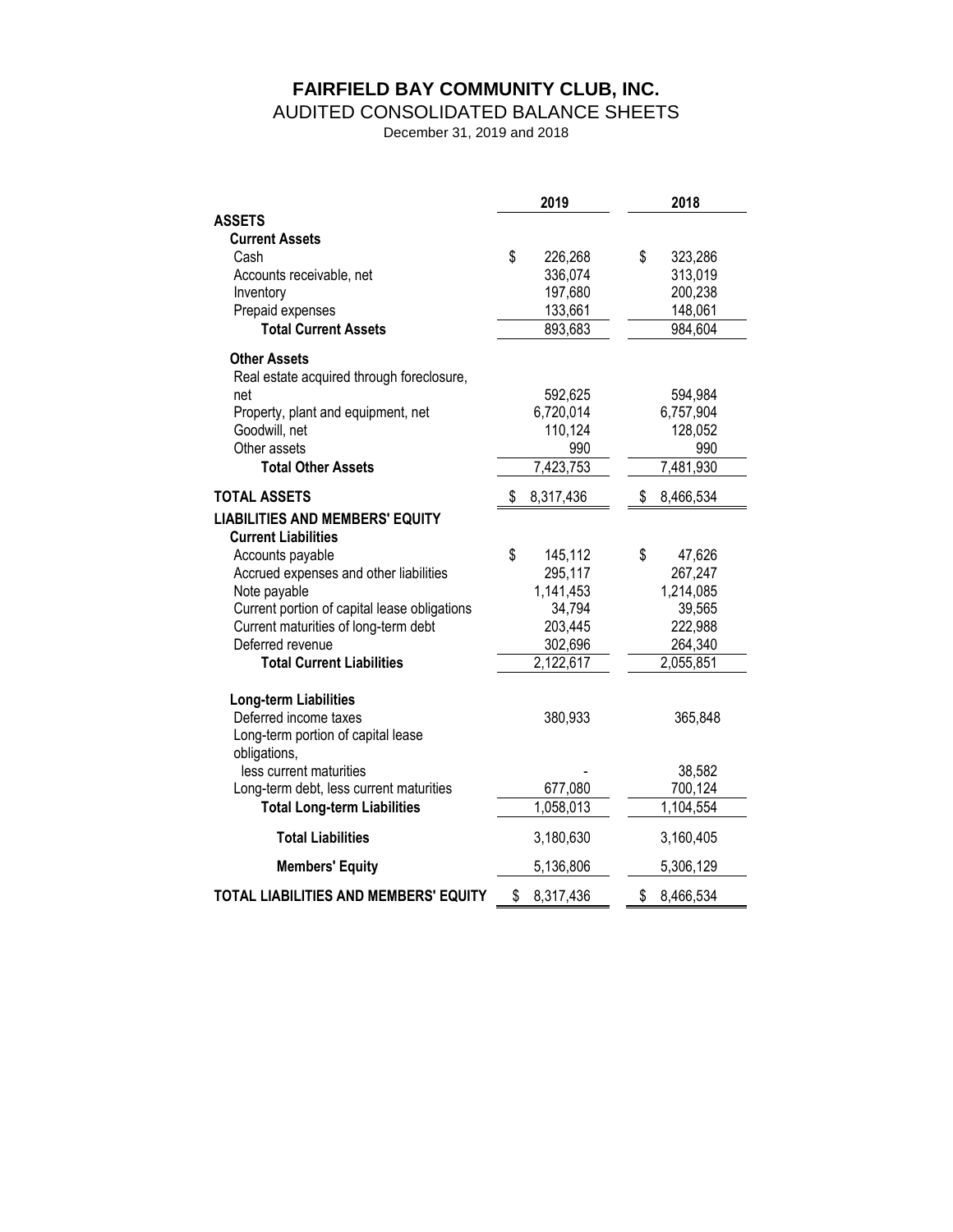# **FAIRFIELD BAY COMMUNITY CLUB, INC.**

### AUDITED CONSOLIDATED STATEMENTS OF REVENUES AND EXPENSES

For the Years Ended December 31, 2019 and 2018

|                                                                       | 2019             | 2018<br>(As Restated) |
|-----------------------------------------------------------------------|------------------|-----------------------|
| <b>REVENUES</b>                                                       |                  |                       |
| Member assessments                                                    | \$2,377,656      | 2,370,672             |
| Sales and service                                                     | 2,284,191        | 2,518,992             |
| Utility user fees                                                     | 1,897,259        | 1,783,023             |
| Tapping fees                                                          | 4,850            | 1,200                 |
| Finance charges                                                       | 1,894            | 2,576                 |
| Other income                                                          | 509,126          | 129,551               |
| Loss on disposal of assets                                            | (42,439)         | (230)                 |
| <b>Total Revenues</b>                                                 | 7,032,537        | 6,805,784             |
| <b>EXPENSES</b>                                                       |                  |                       |
| Direct cost of sales                                                  | 918,869          | 928,754               |
| Salaries and wages                                                    | 2,402,772        | 2,439,382             |
| Employee benefits                                                     | 322,669          | 358,656               |
| Outside contracts                                                     | 103,147          | 91,204                |
| Insurance                                                             | 382,179          | 378,983               |
| Interest                                                              | 111,071          | 102,655               |
| Utilities                                                             | 382,487          | 381,621               |
| Repairs and maintenance                                               | 601,061          | 617,015               |
| Rent                                                                  | 49,721           | 70,424                |
| Depreciation and amortization                                         | 719,527          | 814,714               |
| Professional fees                                                     | 161,674          | 137,368               |
| Other general and administrative expense                              | 1,031,598        | 893,989               |
| <b>Total Expenses</b>                                                 | 7,186,775        | 7,214,765             |
| <b>Excess of Expenses Over Revenues before</b><br><b>Income Taxes</b> | (154, 238)       | (408, 981)            |
| <b>INCOME TAX (EXPENSE) BENEFIT</b>                                   | (15,085)         | 79,769                |
| <b>EXCESS OF EXPENSES OVER REVENUES</b>                               | \$<br>(169, 323) | \$<br>(329, 212)      |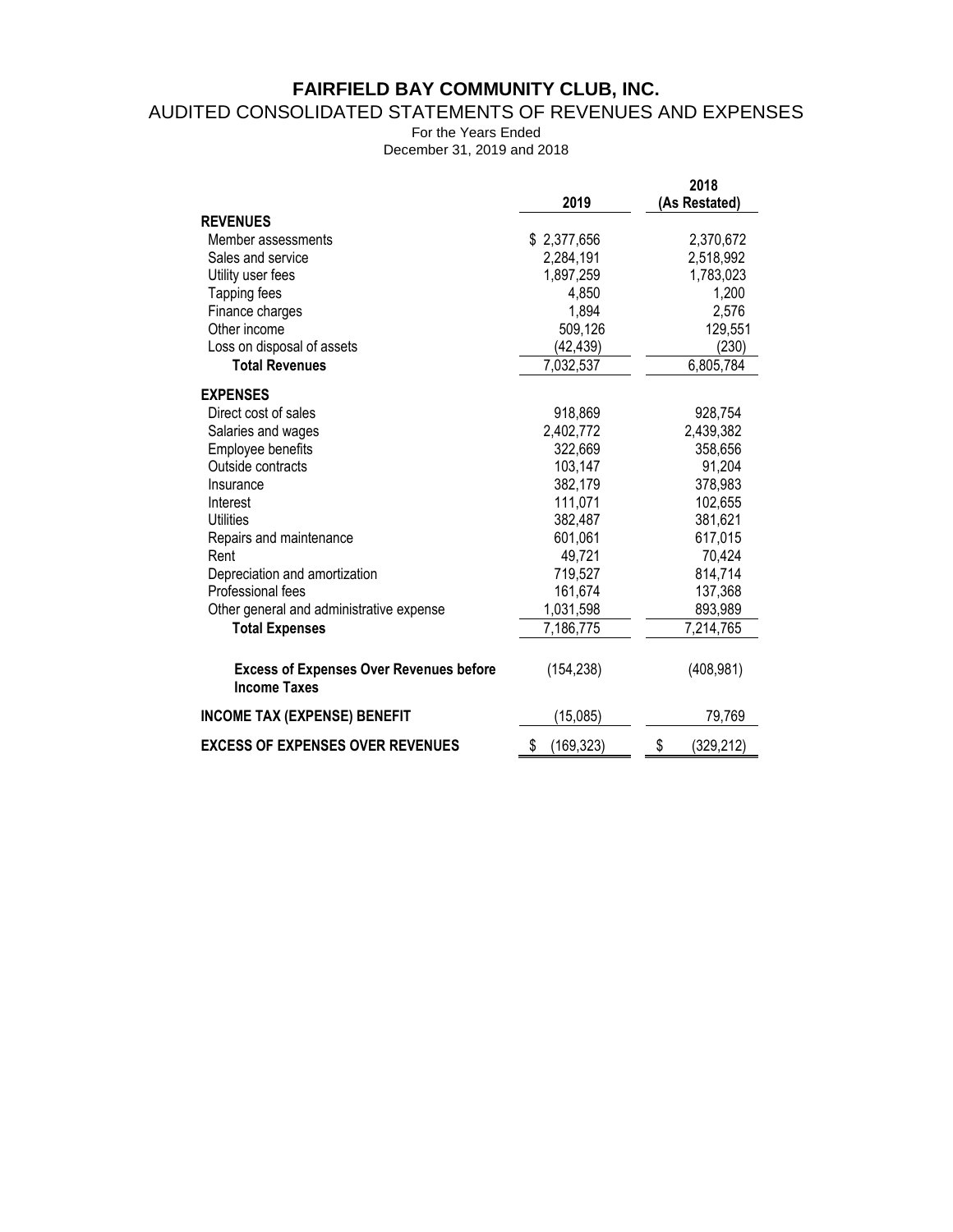# **FAIRFIELD BAY COMMUNITY CLUB, INC.**

SCHEDULES OF OPERATIONS BY

FUNCTIONAL ACTIVITY

For the Years Ended

December 31, 2019 and 2018

|                                                   |                        | 2018                 |
|---------------------------------------------------|------------------------|----------------------|
|                                                   | 2019                   | (As Restated)        |
| <b>MEMBER ASSESSMENTS</b>                         | \$<br>2,377,656        | \$<br>2,370,672      |
| <b>MARINA AND CAMPGROUNDS</b>                     |                        |                      |
| Revenue                                           | 1,358,522              | 1,413,142            |
| Expenses                                          | (1, 188, 296)          | (1, 229, 393)        |
|                                                   | 170,226                | 183,749              |
| <b>LITTLE RED</b>                                 |                        |                      |
| Revenue                                           | 231,749                | 328,885              |
| Expenses                                          | (482, 050)             | (551, 370)           |
|                                                   | (250,301)              | (222,485)            |
| <b>GOLF COURSE AND UTV RENTALS</b>                |                        |                      |
| Revenue                                           | 268,907                | 296,771              |
| Expenses                                          | (702, 626)             | (691, 599)           |
|                                                   | (433, 719)             | (394, 828)           |
| <b>RECREATION AND COOL POOL</b>                   |                        |                      |
| Revenue                                           | 242,997                | 228,733              |
| Expenses                                          | (642, 706)             | (620, 511)           |
|                                                   | $\overline{(399,709)}$ | $\overline{391,778}$ |
| <b>PUBLIC WORKS</b>                               |                        |                      |
| Revenue                                           | 875,289                | 780,957              |
| Expenses                                          | (1, 116, 568)          | (1,204,406)          |
|                                                   | (241, 279)             | (423, 449)           |
| <b>WASTEWATER SYSTEM</b>                          |                        |                      |
| Revenue                                           | 1,068,672              | 1,054,102            |
| Expenses                                          | (1, 110, 202)          | (1, 133, 425)        |
|                                                   | (41, 530)              | (79, 323)            |
| <b>NEWSPAPER</b>                                  |                        |                      |
| Revenue                                           | 129,106                | 140,852              |
| Expenses                                          | (182, 448)             | (162,954)            |
|                                                   | (35,900)               | (18, 929)            |
| OTHER INCOME AND EXPENSES, NET                    |                        |                      |
| Administration                                    | (974, 575)             | (1, 156, 717)        |
| <b>Public Subsidies</b>                           | (92,062)               | (94, 416)            |
| <b>Owner Services</b>                             | (60, 457)              | (54, 414)            |
| Marketing                                         | (168, 974)             | (123, 456)           |
| Condominiums                                      | (3,614)                | (3,607)              |
| <b>EXCESS OF EXPENSES OVER</b>                    |                        |                      |
| <b>REVENUES BEFORE INCOME TAX</b>                 | (154, 238)             | (408, 981)           |
|                                                   |                        |                      |
| INCOME TAX (EXPENSE) BENEFIT                      | (15,085)               | 79,769               |
| <b>EXCESS OF EXPENSES OVER</b><br><b>REVENUES</b> | (169, 323)<br>\$       | (329, 212)<br>\$     |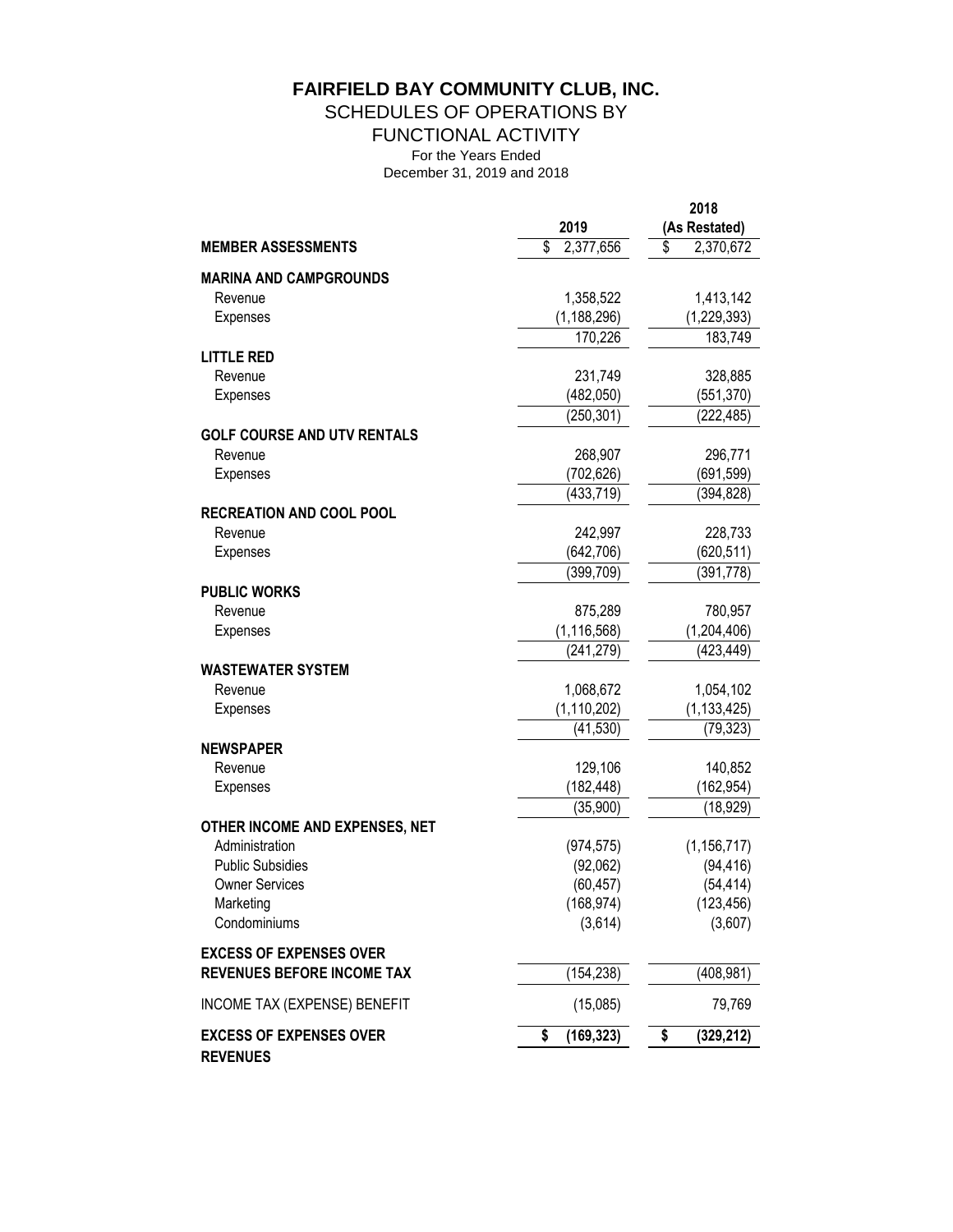### **Please Help Us Serve You!**

We want to stay in touch with you and keep you informed of everything at Fairfield Bay.

Please send an email to [Owner.Services@ffbresort.com](mailto:Owner.Services@ffbresort.com) and let us know your current e-mail address and phone number. We will NOT share this information and you can choose what, if any, communications you want to receive through e-mail.

If you're not already a member and you have a Facebook account, go to <https://www.facebook.com/groups/156429535303269/> and join our member Facebook group, *Fairfield Bay Members' Forum*.

The *Fairfield Bay Members' Forum* is the one place for members to communicate with other members, to find the latest information from the Board of Directors, and to keep up with everything happening at Fairfield Bay. Please join us today.

Thank you for helping us.

Board of Directors

In order to avoid the \$2 statement fee, you may set up your account on automatic draft and/or have your statement emailed to you instead of receiving a hard copy. Please call our Owner Services Department at 501-884-6010 if you would like to save this \$2 each statement.